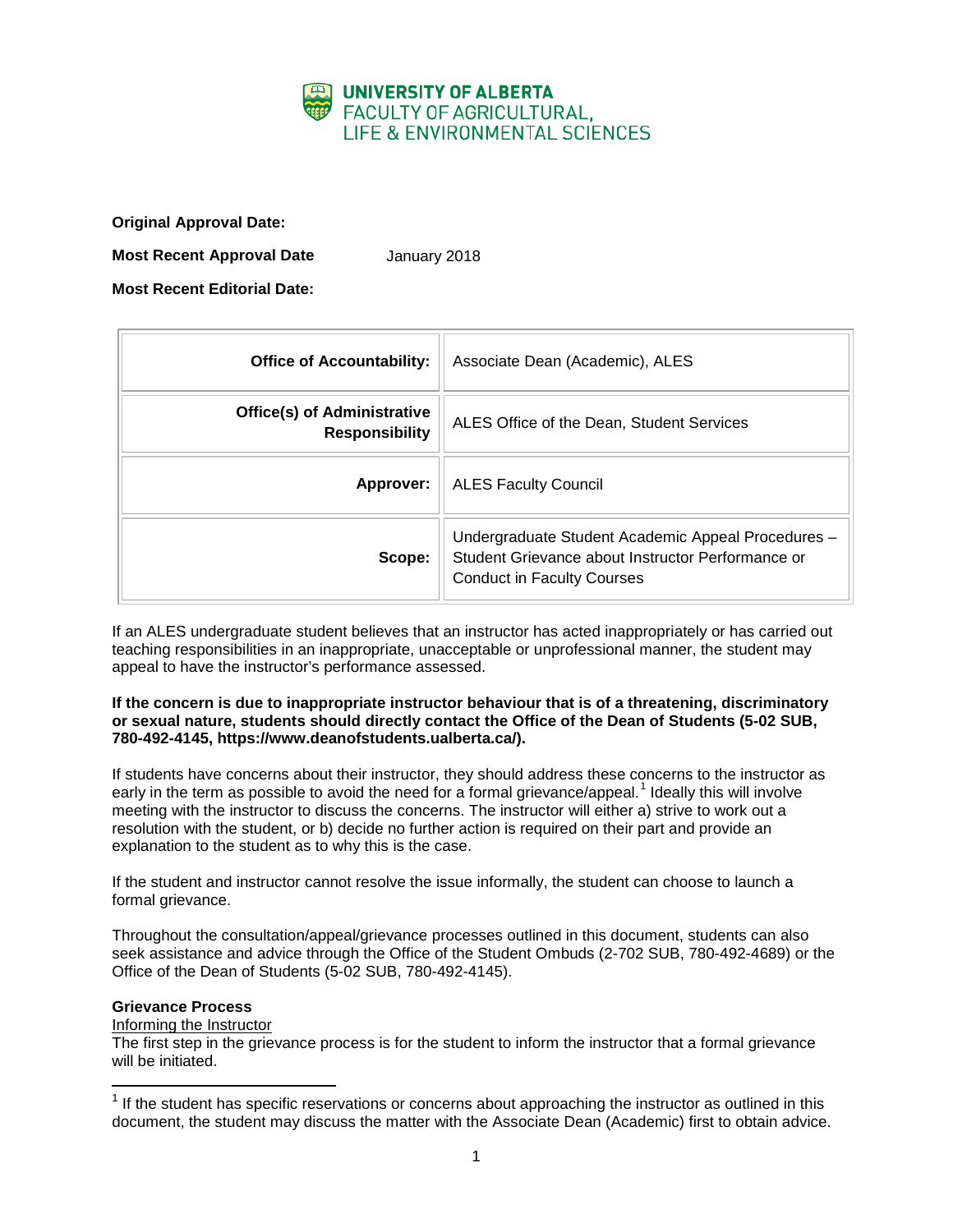

# Meeting with the Department Chair

If the student is not satisfied with the outcome from discussions with the instructor, and wants to pursue the grievance, they should meet with the Chair of the Department in which the course is offered to explain the nature of their concerns and the desired outcome. The Department Chair will take whatever action is needed, or will provide the student with an explanation for upholding the instructor's position.

# **Appeals to the Associate Dean (Academic)**

If the student is not satisfied with the outcome of the grievance process (i.e., the response from the Department Chair) and wants to pursue further appeal, the student must submit an appeal in writing to the Associate Dean (Academic), following the procedures outlined below.

## **Communication**

Effective delivery of appeal-related materials is governed by GFC Policy Section 1.5.3 (Service and [Notice\).](http://www.governance.ualberta.ca/StudentAppeals/AcademicAppealsPolicy/15AppealProcedures/153ServiceandNotice.aspx) Delivery is deemed to have been effected with one of the following:

- The day after an e-mail has been sent
- On the date of pick-up
- Personal receipt of hand or courier delivery
- Seven calendar days following regular or registered mailing

All written communication will normally be via email, although students have the option of communicating in person or by mail as well.. All email communication will be sent to the student's ualberta.ca e-mail account. Email communication from the student must also come from their ualberta.ca account.

## Appeal Content

The written appeal document submitted by the student should provide a clear explanation of the situation. It must include the following information and documentation:

- Student name and University of Alberta identification number
- Student contact information (telephone number, mailing address and email address)
- Relevant information or details about the student's grievance, as well as an explanation of the process followed by the student up to that point in time
- A statement of what the student is requesting in terms of an outcome from / resolution of the grievance
- Supporting documentation (where relevant)
- Signature of the student (in the case of hard copy submissions)

Questions about the appeal process and relevant Faculty and university regulations should be directed to the ALES Student Services Office, at 780-492-4933 or *questions@ales.ualberta.ca.* 

### Appeal Process and Outcome

The Associate Dean (Academic) will normally meet with the student to discuss the appeal. The Associate Dean (Academic) will first confirm that the student has followed the process of first talking to the instructor and Department Chair.

- If the process has not been followed, the Associate Dean (Academic) will determine why it has not been followed and will advise the student on the process or take other appropriate action.
- If the process has been followed, the Associate Dean (Academic) will hear the appeal.